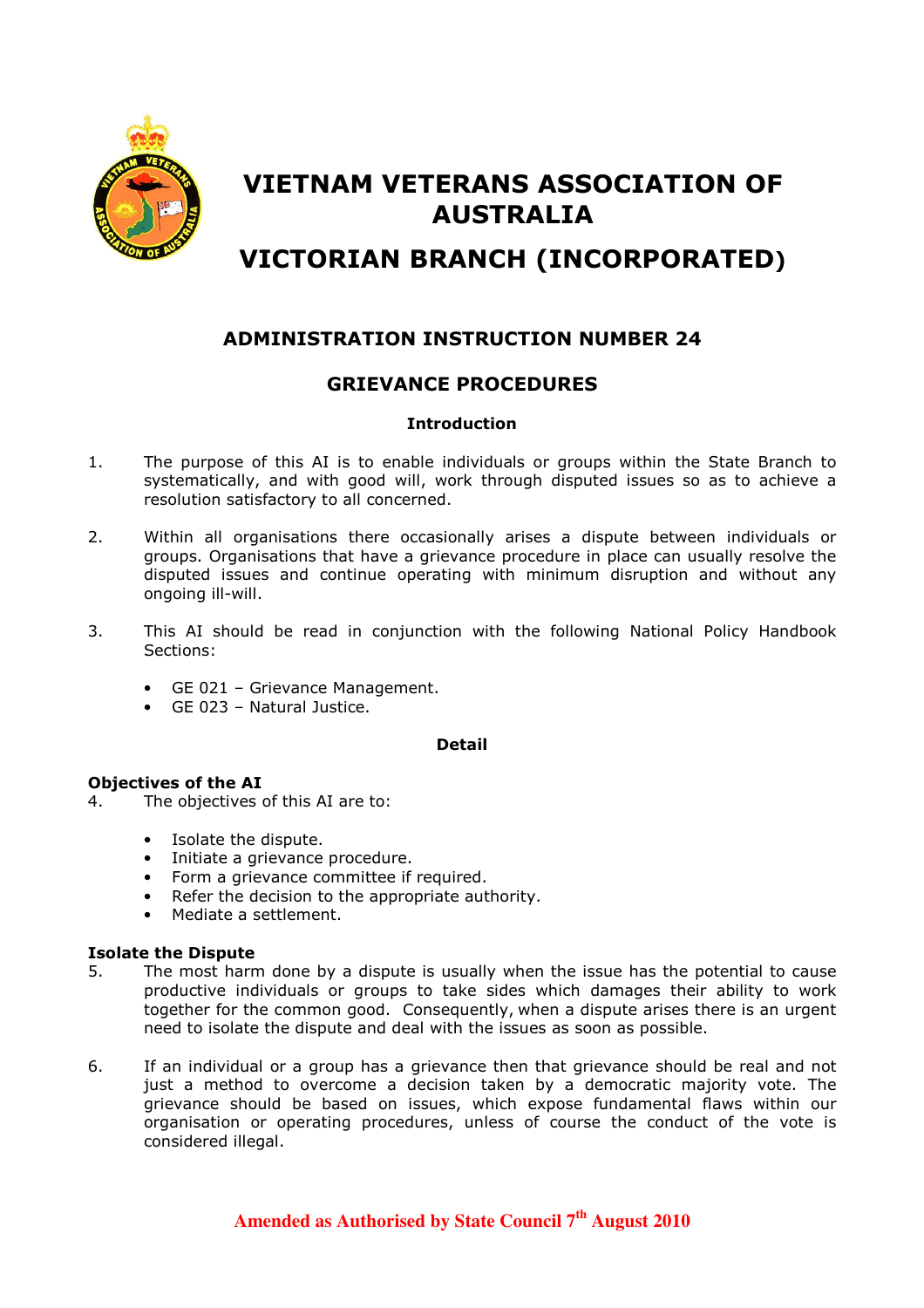#### Initiate a Grievance Procedure

7. An individual or group may initiate a grievance hearing by applying in writing to the appropriate Sub-Branch or State Branch Executive. All aspects of the grievance must be stated and a surety of \$50 at Sub-Branch level and \$100 at State Branch level *must* be lodged and forfeited if the grievance committee finds the grievance to be mischievous or dishonest.

#### Form a Grievance Committee

- 8. The State Secretary shall be the convenor and shall appoint the following to be the grievance committee:
	- At Sub-Branch level.

If the State Secretary is satisfied that the individual or group making application for the grievance committee to be formed is sincere about the grievance and that the issue does not contravene existing constitutional rules and any by-laws, then he will appoint three members of the Sub-Branch who have no connection to the grievance to act as the grievance committee. When the grievance issue requires external independent representation the State Secretary shall have the authority to appoint individuals from outside the Sub-Branch.

• At State Branch Level.

In a grievance issue between Sub-Branches the State Secretary shall have the authority to appoint a grievance committee from other Sub-Branches or the State Executive provided the individuals appointed are not involved in the grievance.

#### Rules for the grievance committee

- 9. The State Executive shall provide the terms of reference to those appointed to a Grievance Committee.
- 10. The following rules for the conduct of a Grievance Committee are to be adhered to:
	- The original written grievance is to be considered by the Grievance Committee and the thrust of the grievance is to be identified so that it is clearly understood.
	- If any part of the grievance is not clearly understood it is to be clarified with the originator.
	- The Grievance Committee is to contact the individual or group in writing to establish a hearing if appropriate.
	- The Grievance Committee has the authority to obtain further information from all parties involved within the terms of reference.
	- The Grievance Committee shall have the authority to resolve the grievance by arbitration.
	- The Grievance Committee shall make recommendations to the State Executive to address problems identified during the committee hearing.

#### Refer the decision to the appropriate authority

- 11. The Grievance Committee has the authority to refer the grievance to the State Executive for resolution by taking one of the following actions:
	- Bring the grievance to an end by arbitration
	- Make recommendations to the State Council
	- Instruct the State Council to make a final ruling by a majority vote.
	- Any illegal occurrence to be identified for follow up action

#### Mediate a Settlement

12. It should not be forgotten that the VVAA is a self-help organisation and all efforts to mediate a satisfactory resolution at the earliest stage of the grievance process should be the aim of all concerned. The good of the VVAA should always be considered.